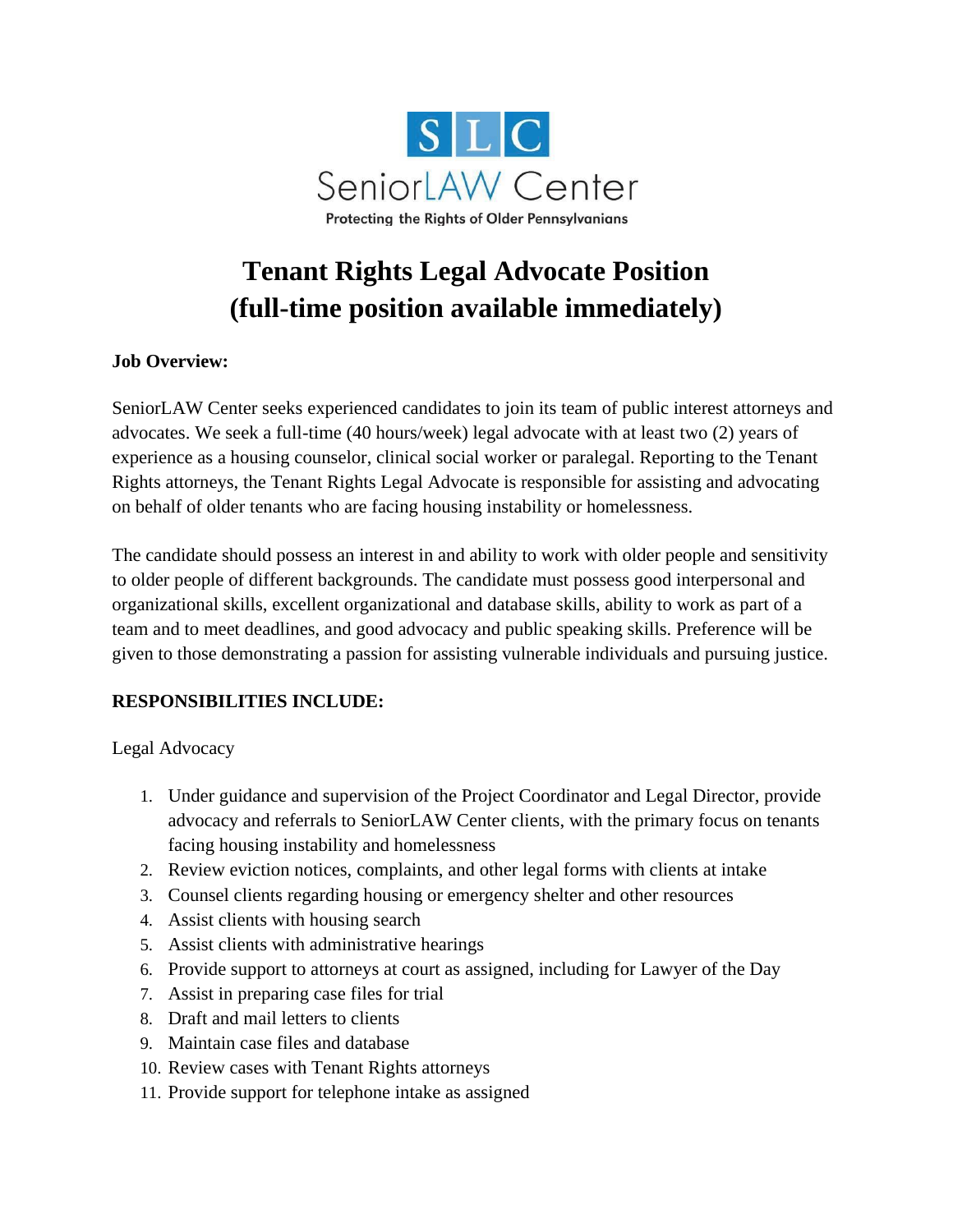- 12. Represent SeniorLAW Center on professional committees/coalitions as needed
- 13. Help conduct intake and review documentation for the SeniorLAW Center staff attorney covering the Lawyer of the Day program at court

Outreach/Community Relations

- 1. Visit senior, family and community centers and other outreach sites to present community education and professional training workshops as scheduled
- 2. Aid in development of legal outreach, community education and pro-se materials as needed
- 3. Administrative Responsibilities
- 4. Maintain records
- 5. Enter data into computer databases
- 6. Provide support to other colleagues as needed
- 7. Participate in scheduled staff and other meetings

### Additional Responsibilities

- 1. Participate in staff and team meetings, organizational events and other initiatives
- 2. Assist with reporting, data collection and funding proposals
- 3. Represent SeniorLAW Center at committee and coalition meetings, community events and other occurrences as needed
- 4. Participate in SeniorLAW Center's culture of philanthropy

# **QUALIFICATIONS:**

- B.A. or B.S. OR PARALEGAL CERTIFICATE.
- At least two (2) years of experience as a paralegal, housing counselor, or clinical social worker
- Excellent writing, organizational, interpersonal and presentation skills
- Interest and ability to work with older people and persons of different backgrounds

This is a full-time exempt position. Salary range: \$44,000-\$48,000, dependent upon experience. Excellent benefits, including fully paid health and dental for employee, long- and short-term disability, 401k, flexible spending plan, sabbatical plan, and generous holidays and Paid Time Off, with a total value of approximately \$20,000. SeniorLAW Center has a Mandatory COVID-19 Vaccination Policy for all staff and volunteers.

All applications should include cover letter, resume and at least three (3) professional references.